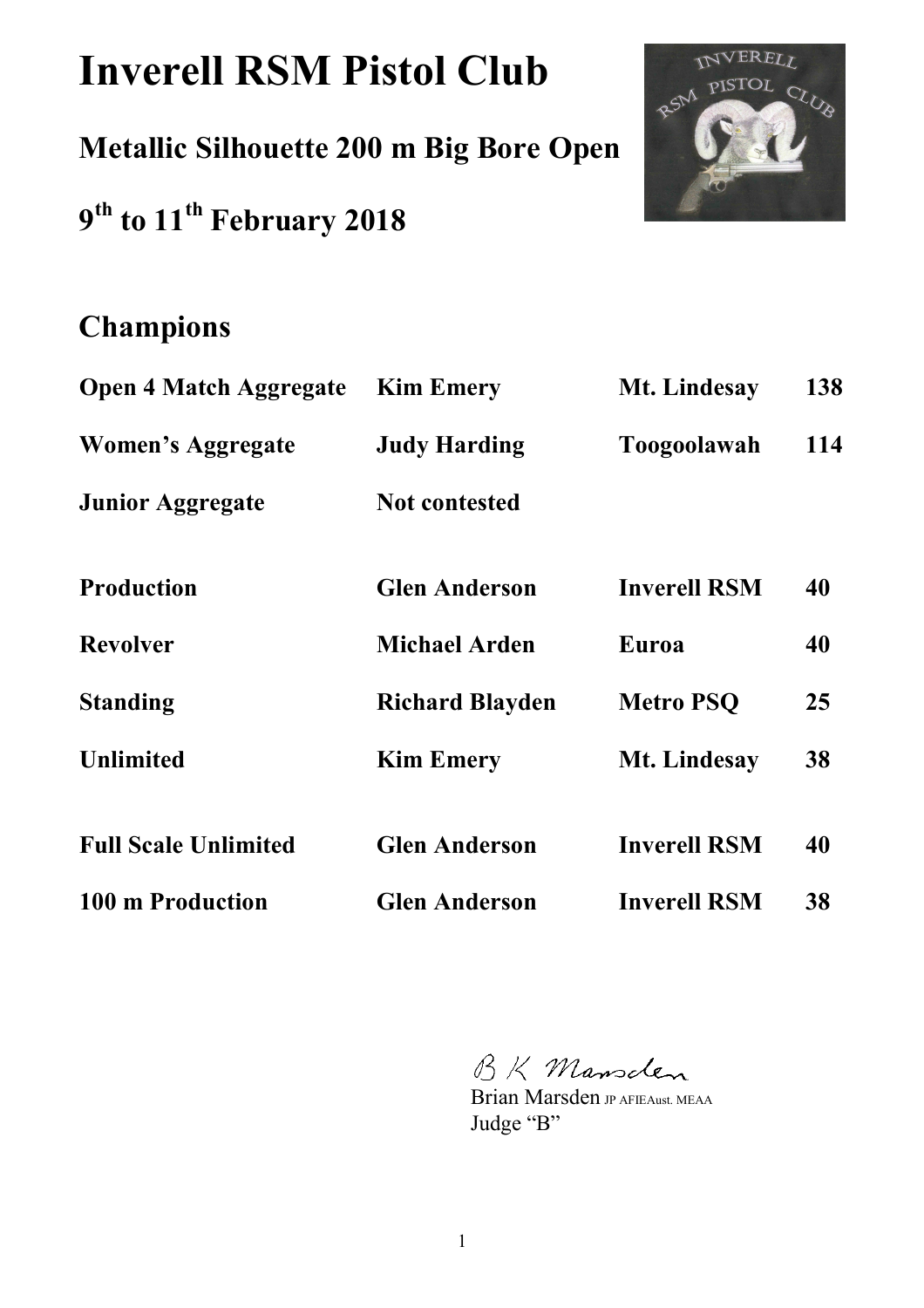## **200m Open Aggregate**

| <b>Aggregate</b> | <b>Top Surname</b> | Name           | Club                | Prod                    | Rev            | <b>Stand</b>   | Unlim |
|------------------|--------------------|----------------|---------------------|-------------------------|----------------|----------------|-------|
| 138              | Emery              | Kim            | Mt. Lindesay        | 40                      | 36             | 24             | 38    |
| 137              | Anderson           | Glen           | <b>Inverell RSM</b> | 40                      | 39             | 23             | 35    |
| 136              | Dawson             | Scott          | Toogoolawah         | 40                      | 39             | 22             | 35    |
| 132              | Dewsbury           | David          | Narrabri            | 39                      | 37             | 21             | 35    |
| 129              | Mowles             | Russell        | Toogoolawah         | 38                      | 35             | 24             | 32    |
| 129              | Arden              | Michael        | Euroa               | 40                      | 40             | 14             | 35    |
| 124              | Anderson           | Tim            | Narrabri            | 39                      | 35             | 20             | 30    |
| 123              | Taylor             | Chris          | <b>Inverell RSM</b> | 36                      | 37             | 14             | 36    |
| 120              | Anderson           | Jason          | Narrabri            | 39                      | 36             | 14             | 31    |
| 114              | Harding            | Judy           | Toogoolawah         | 33                      | 31             | 21             | 29    |
| 113              | Harding            | John           | Metropolitan PSQ    | 35                      | 35             | 17             | 26    |
| 106              | Williams           | Philip         | Mt Lindesay         | 34                      | 34             | 14             | 24    |
| 104              | Davey              | Jake           | Manilla             | 38                      | 31             | 10             | 25    |
| 102              | Blayden            | Richard        | Metropolitan PSQ    | 36                      | 37             | 25             | 4     |
| 95               | Ellem              | <b>Neville</b> | Newcastle           | 32                      | 29             | 16             | 18    |
| 93               | Ford               | Jack           | Narrabri            | 28                      | 34             | 11             | 20    |
| 92               | <b>Wilkins</b>     | Paul           | Narrabri            | 30                      | 29             | 15             | 18    |
| 92               | Davey              | Tim            | Manilla             | 28                      | 28             | 15             | 21    |
| 91               | Ledger             | Andrew         | Metropolitan PSQ    | 21                      | 33             | 11             | 26    |
| 87               | Pender             | Bart           | Capertee            | 32                      | 16             | 13             | 26    |
| 85               | Marsden            | <b>Brian</b>   | Newcastle           | 30                      | 25             | 17             | 13    |
| 57               | Chappell           | John           | Port Macquarie      | 23                      | 22             | 4              | 8     |
| 57               | Pavlou             | Andy           | Port Macquarie      | 20                      | 20             | 8              | 9     |
| 45               | Cutler             | <b>Brian</b>   | Port Macquarie      | 17                      | 13             | 3              | 12    |
| 28               | Pender             | John           | Capertee            | 13                      | 8              | 7              | 0     |
| 22               | Pender             | Ann            | Capertee            | 9                       | 0              | 13             | 0     |
| 16               | Carter             | Peter          | <b>Bowral</b>       | $\overline{c}$          | 10             | 0              | 4     |
| 9                | Shoemark           | Sue            | <b>Inverell RSM</b> | $\overline{\mathbf{4}}$ | $\overline{2}$ | 3              | 0     |
| 5                | Faulkner           | Laurie         | <b>Inverell RSM</b> | 0                       | 3              | $\overline{2}$ | 0     |

#### **200m Womens Aggregate**

| <b>Aggregate Top Surname</b> |          | <b>Name</b> | Club         | Prod | Rev | Stand | ∐nlim |
|------------------------------|----------|-------------|--------------|------|-----|-------|-------|
| 114                          | Harding  | Judv        | Toogoolawah  | 33   | 31  |       | 29    |
| 22                           | Pender   | Ann         | Capertee     | 9    |     |       |       |
|                              | Shoemark | Sue         | Inverell RSM |      |     |       |       |

BK Mansclen

Brian Marsden **JP AFIEAust. MEAA** Judge "B"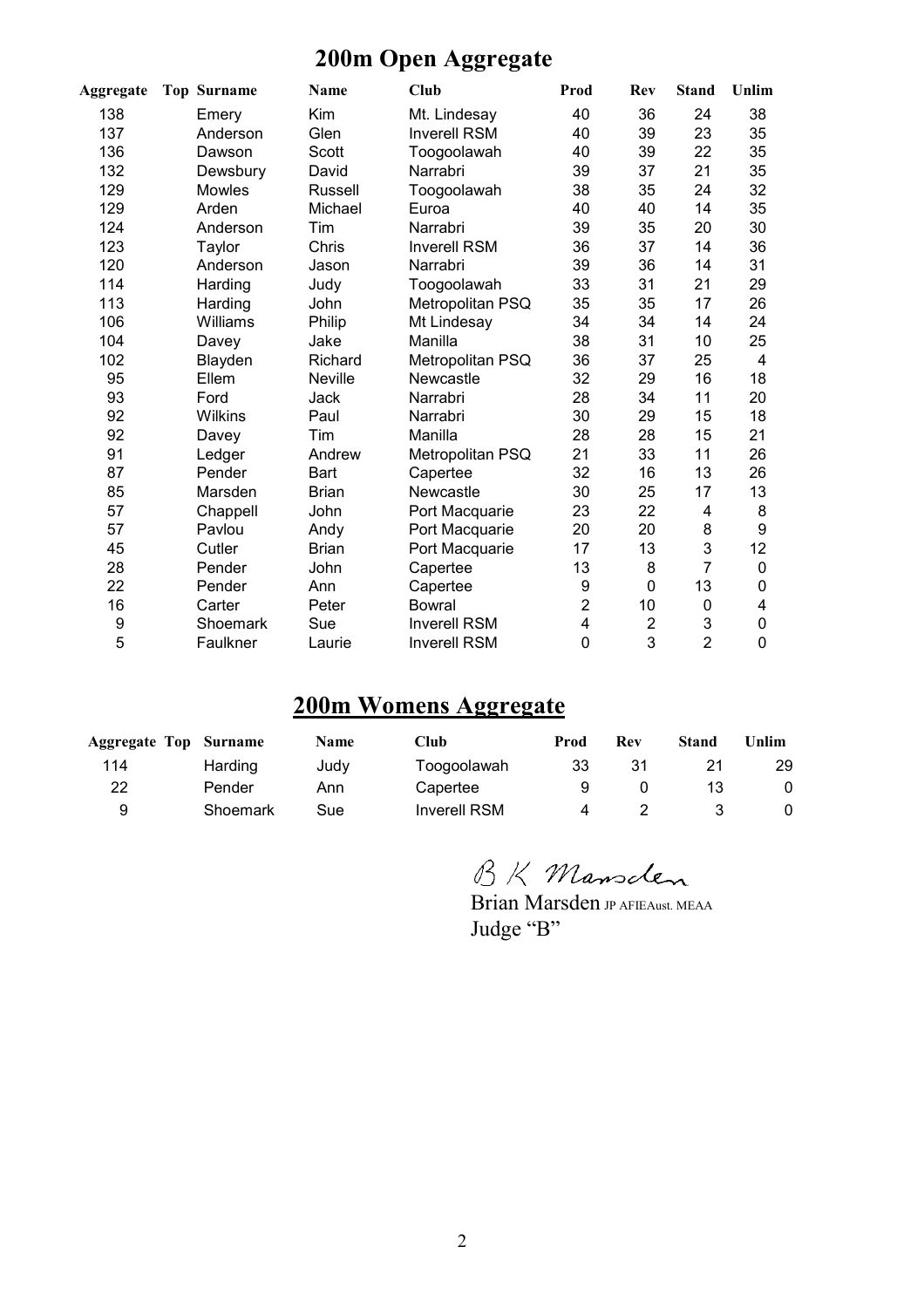#### **200m Production Off Gun**

| Name           | <b>Surname</b> | <b>Club</b>         | Grade Grade | <b>Total</b>            | Top                     |                |                         | Chic Pig Turk Ram |                |
|----------------|----------------|---------------------|-------------|-------------------------|-------------------------|----------------|-------------------------|-------------------|----------------|
| Glen           | Anderson       | <b>Inverell RSM</b> | <b>INT</b>  | 40                      | $\mathbf{1}$            | 10             | 10                      | 10                | 10             |
| Scott          | Dawson         | Toogoolawah         | <b>INT</b>  | 40                      | $\overline{2}$          | 10             | 10                      | 10                | 10             |
| Kim            | Emery          | Mt. Lindesay        | <b>INT</b>  | 40                      | 3                       | 10             | 10                      | 10                | 10             |
| Michael        | Arden          | Euroa               | <b>INT</b>  | 40                      | $\overline{\mathbf{4}}$ | 10             | 10                      | 10                | 10             |
| Jason          | Anderson       | Narrabri            | <b>INT</b>  | 39                      |                         | 10             | 10                      | 9                 | 10             |
| Tim            | Anderson       | Narrabri            | <b>INT</b>  | 39                      |                         | 10             | 10                      | 10                | 9              |
| David          | Dewsbury       | Narrabri            | <b>INT</b>  | 39                      |                         | 10             | 10                      | 10                | 9              |
| Russell        | Mowles         | Toogoolawah         | <b>INT</b>  | 38                      |                         | 10             | $\boldsymbol{9}$        | 9                 | 10             |
| Jake           | Davey          | Manilla             | <b>AAA</b>  | 38                      |                         | 10             | 10                      | 10                | 8              |
| Chris          | Taylor         | <b>Inverell RSM</b> | <b>AAA</b>  | 36                      |                         | 9              | 10                      | 9                 | 8              |
| Richard        | Blayden        | Metropolitan PSQ    | <b>INT</b>  | 36                      |                         | 10             | 10                      | 8                 | 8              |
| John           | Harding        | Metropolitan PSQ    | <b>INT</b>  | 35                      |                         | 10             | 10                      | $\boldsymbol{9}$  | 6              |
| Philip         | Williams       | Mt Lindesay         | <b>INT</b>  | 34                      |                         | 10             | 10                      | $\overline{7}$    | $\overline{7}$ |
| Judy           | Harding        | Toogoolawah         | <b>INT</b>  | 33                      |                         | 8              | 10                      | $\boldsymbol{9}$  | 6              |
| Bart           | Pender         | Capertee            | AA          | 32                      |                         | 10             | 8                       | 6                 | 8              |
| <b>Neville</b> | Ellem          | Newcastle           | <b>INT</b>  | 32                      |                         | 8              | $\boldsymbol{9}$        | 8                 | $\overline{7}$ |
| Paul           | Wilkins        | Narrabri            | <b>INT</b>  | 30                      |                         | 8              | 9                       | 6                 | $\overline{7}$ |
| <b>Brian</b>   | Marsden        | Newcastle           | <b>AAA</b>  | 30                      |                         | 10             | 10                      | 5                 | 5              |
| Jack           | Ford           | Narrabri            | <b>AAA</b>  | 28                      |                         | $\overline{7}$ | $\overline{4}$          | 10                | $\overline{7}$ |
| Tim            | Davey          | Manilla             | <b>AAA</b>  | 28                      |                         | 10             | 10                      | $\overline{2}$    | 6              |
| John           | Chappell       | Port Macquarie      | AA          | 23                      |                         | $\overline{7}$ | 8                       | 5                 | 3              |
| Andrew         | Ledger         | Metropolitan PSQ AA |             | 21                      |                         | $\overline{7}$ | $\boldsymbol{9}$        | $\mathbf{3}$      | $\overline{2}$ |
| Andy           | Pavlou         | Port Macquarie      | <b>AAA</b>  | 20                      |                         | 6              | $\overline{7}$          | 4                 | 3              |
| <b>Brian</b>   | Cutler         | Port Macquarie      | AA          | 17                      |                         | 8              | $\overline{\mathbf{4}}$ | $\overline{2}$    | 3              |
| John           | Pender         | Capertee            | <b>INT</b>  | 13                      |                         | 4              | 5                       | 1                 | 3              |
| Ann            | Pender         | Capertee            | <b>AAA</b>  | $\boldsymbol{9}$        |                         | 3              | $\mathbf{3}$            | $\mathbf{3}$      | $\mathbf 0$    |
| Sue            | Shoemark       | <b>Inverell RSM</b> | B           | $\overline{\mathbf{4}}$ |                         | 1              | 1                       | 1                 | 1              |
| Peter          | Carter         | Bowral              | B           | $\overline{2}$          |                         | $\mathbf 0$    | $\mathbf 0$             | $\mathbf 0$       | $\overline{2}$ |

## **200m Revolver Off Gun**

| <b>Name</b> | <b>Surname</b> | <b>Club</b>         |            | Grade Grade | Total | Top |    |    | Chic Pig Turk Ram |    |
|-------------|----------------|---------------------|------------|-------------|-------|-----|----|----|-------------------|----|
| Michael     | Arden          | Euroa               | <b>INT</b> |             | 40    |     | 10 | 10 | 10                | 10 |
| Glen        | Anderson       | <b>Inverell RSM</b> | <b>INT</b> |             | 39    |     | 10 | 9  | 10                | 10 |
| Scott       | Dawson         | Toogoolawah         | <b>INT</b> |             | 39    |     | 10 | 10 | 10                | 9  |
| Chris       | Taylor         | <b>Inverell RSM</b> | AAA        |             | 37    |     | 10 | 10 | 7                 | 10 |
| Richard     | Blayden        | Metropolitan PSQ    | <b>INT</b> |             | 37    |     | 9  | 10 | 9                 | 9  |
| David       | Dewsbury       | Narrabri            | <b>INT</b> |             | 37    |     | 10 | 10 | 8                 | 9  |
| Kim         | Emery          | Mt. Lindesay        | <b>INT</b> |             | 36    |     | 10 | 9  | 9                 | 8  |
| Jason       | Anderson       | Narrabri            | AAA        |             | 36    |     | 10 | 10 | 8                 | 8  |
| Russell     | <b>Mowles</b>  | Toogoolawah         | <b>INT</b> |             | 35    |     | 9  | 9  | 9                 | 8  |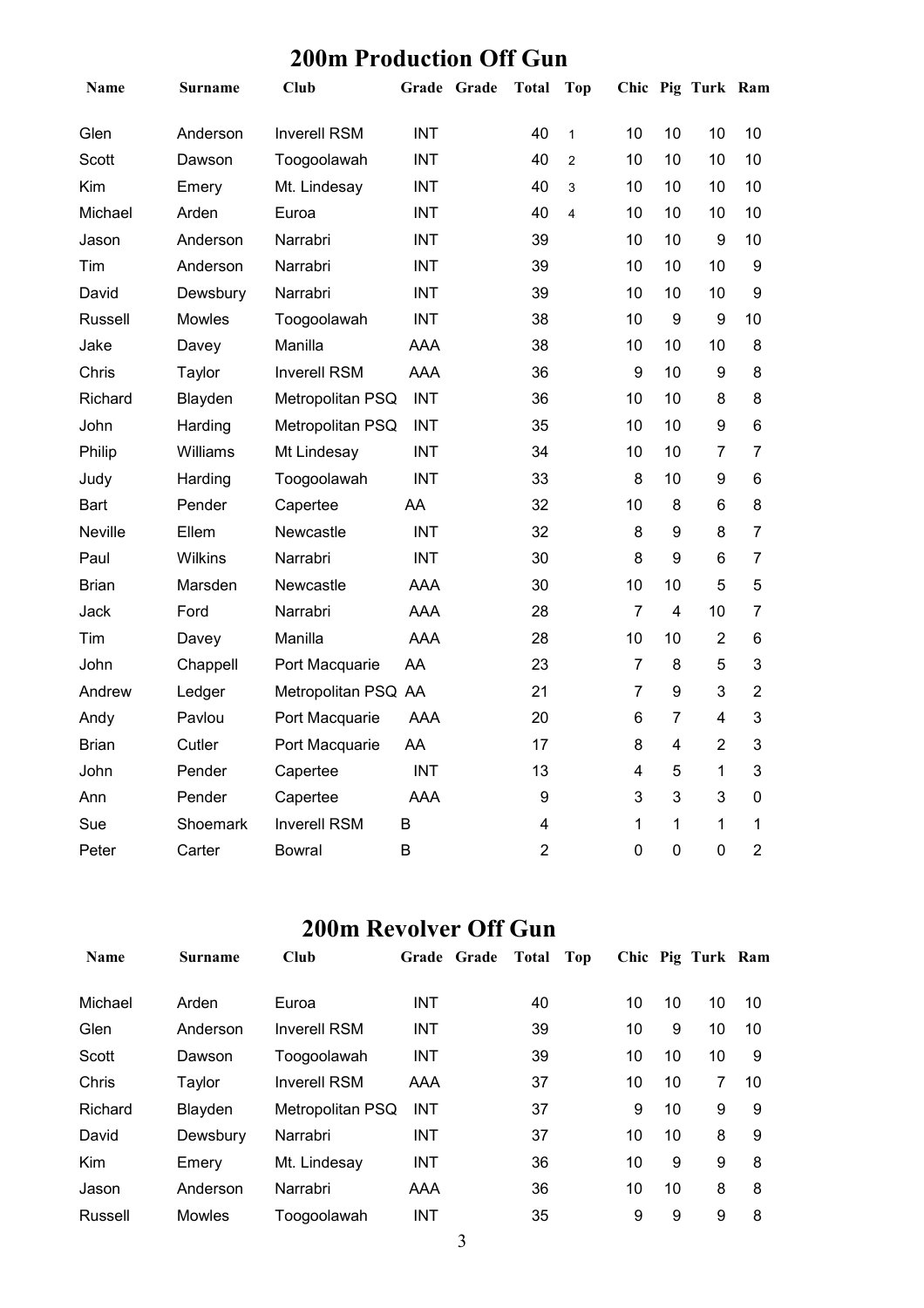| Tim            | Anderson | Narrabri            | <b>INT</b> | 35             | 10             | 10 | $\overline{7}$ | 8              |
|----------------|----------|---------------------|------------|----------------|----------------|----|----------------|----------------|
| John           | Harding  | Metropolitan PSQ    | <b>INT</b> | 35             | 9              | 10 | 9              | $\overline{7}$ |
| Philip         | Williams | Mt Lindesay         | AAA        | 34             | 10             | 9  | $\overline{7}$ | 8              |
| Jack           | Ford     | Narrabri            | AA         | 34             | 10             | 10 | 6              | 8              |
| Andrew         | Ledger   | Metropolitan PSQ AA |            | 33             | 8              | 9  | 8              | 8              |
| Jake           | Davey    | Manilla             | AA.        | 31             | 10             | 10 | 4              | 7              |
| Judy           | Harding  | Toogoolawah         | <b>INT</b> | 31             | 10             | 6  | 9              | 6              |
| <b>Neville</b> | Ellem    | Newcastle           | <b>INT</b> | 29             | 8              | 9  | 4              | 8              |
| Paul           | Wilkins  | Narrabri            | AAA        | 29             | 10             | 9  | 5              | 5              |
| Tim            | Davey    | Manilla             | AAA        | 28             | 10             | 10 | 3              | 5              |
| <b>Brian</b>   | Marsden  | Newcastle           | <b>AAA</b> | 25             | 10             | 8  | $\overline{2}$ | 5              |
| John           | Chappell | Port Macquarie      | A          | 22             | 6              | 6  | 6              | 4              |
| Andy           | Pavlou   | Port Macquarie      | AA         | 20             | $\overline{7}$ | 6  | 3              | 4              |
| <b>Bart</b>    | Pender   | Capertee            | AAA        | 16             | 4              | 7  | 4              | 1              |
| <b>Brian</b>   | Cutler   | Port Macquarie      | A          | 13             | $\overline{2}$ | 5  | 4              | $\overline{2}$ |
| Peter          | Carter   | Bowral              | B          | 10             | 3              | 3  | $\overline{2}$ | $\overline{2}$ |
| John           | Pender   | Capertee            | AAA        | 8              | 3              | 4  | 0              | 1              |
| Laurie         | Faulkner | <b>Inverell RSM</b> | B          | 3              | 1              | 1  | 1              | 0              |
| Sue            | Shoemark | <b>Inverell RSM</b> | B          | $\overline{2}$ | 1              | 1  | 0              | 0              |

## **200m Standing Off Gun**

| Name         | <b>Surname</b> | Club                |            | Grade Grade | <b>Total</b> | <b>Top</b> |                |                | Chic Pig Turk Ram |                |
|--------------|----------------|---------------------|------------|-------------|--------------|------------|----------------|----------------|-------------------|----------------|
| Richard      | Blayden        | Metropolitan PSQ    | <b>INT</b> |             | 25           |            | 6              | 8              | $\overline{7}$    | 4              |
| Russell      | Mowles         | Toogoolawah         | <b>AAA</b> |             | 24           |            | 6              | $6\phantom{1}$ | $\overline{7}$    | 5              |
| Kim          | Emery          | Mt. Lindesay        | <b>INT</b> |             | 24           |            | $\overline{7}$ | 8              | 4                 | 5              |
| Glen         | Anderson       | <b>Inverell RSM</b> | <b>INT</b> |             | 23           |            | 7              | 6              | 5                 | 5              |
| Scott        | Dawson         | Toogoolawah         | <b>INT</b> |             | 22           |            | 9              | $\overline{7}$ | $\overline{2}$    | 4              |
| Judy         | Harding        | Toogoolawah         | <b>INT</b> |             | 21           |            | 7              | 5              | 4                 | 5              |
| David        | Dewsbury       | Narrabri            | <b>INT</b> |             | 21           |            | 6              | $\overline{7}$ | 3                 | 5              |
| Tim          | Anderson       | Narrabri            | <b>INT</b> |             | 20           |            | $\overline{7}$ | $\overline{7}$ | 3                 | 3              |
| John         | Harding        | Metropolitan PSQ    | <b>INT</b> |             | 17           |            | 6              | 5              | $\mathbf{0}$      | 6              |
| <b>Brian</b> | Marsden        | Newcastle           | <b>INT</b> |             | 17           |            | 3              | 8              | 3                 | 3              |
| Neville      | Ellem          | Newcastle           | <b>INT</b> |             | 16           |            | $\overline{7}$ | $\overline{4}$ | 1                 | 4              |
| Paul         | Wilkins        | Narrabri            | <b>AAA</b> |             | 15           |            | 5              | 6              | 1                 | 3              |
| Tim          | Davey          | Manilla             | AA         |             | 15           |            | 6              | $\overline{7}$ | 0                 | $\overline{2}$ |
| Chris        | Taylor         | <b>Inverell RSM</b> | AA         |             | 14           |            | 3              | 4              | 3                 | 4              |
| Jason        | Anderson       | Narrabri            | Α          |             | 14           |            | 5              | $\overline{2}$ | 3                 | 4              |
| Philip       | Williams       | Mt Lindesay         | <b>AAA</b> |             | 14           |            | 7              | 3              | $\overline{2}$    | $\overline{2}$ |
| Michael      | Arden          | Euroa               | <b>INT</b> |             | 14           |            | $\overline{7}$ | $\,6$          | $\mathbf 0$       | 1              |
| Ann          | Pender         | Capertee            | AA         |             | 13           |            | 4              | $\overline{4}$ | 3                 | $\overline{2}$ |
| Bart         | Pender         | Capertee            | A          |             | 13           |            | 5              | 5              | $\overline{2}$    | 1              |
| Andrew       | Ledger         | Metropolitan PSQ A  |            |             | 11           |            | $\overline{2}$ | 5              | 1                 | 3              |
| Jack         | Ford           | Narrabri            | A          |             | 11           |            | 4              | 3              | $\overline{2}$    | $\overline{2}$ |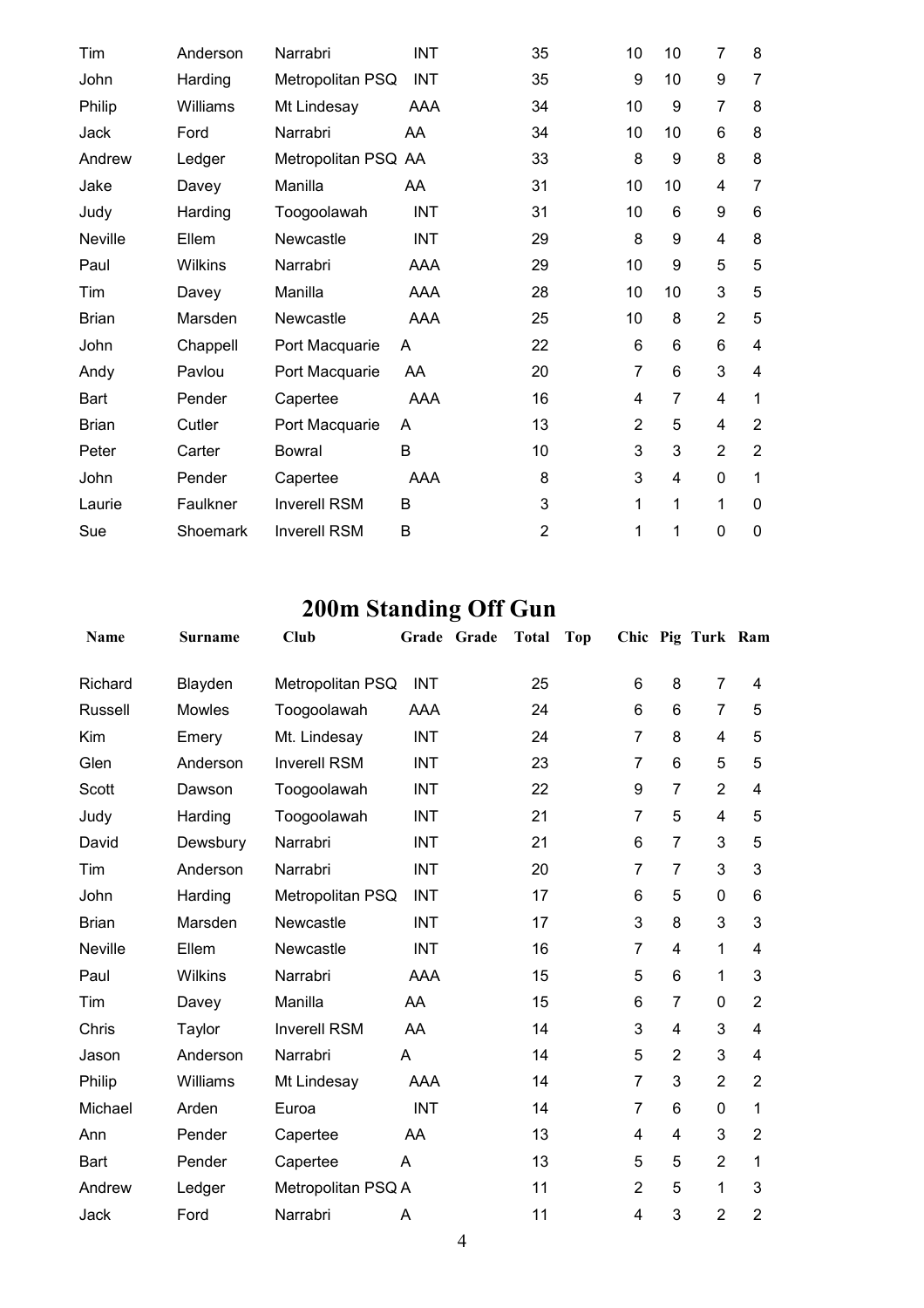| Jake         | Davey    | Manilla             | AA | 10 | 5              | 3 | 1 |          |
|--------------|----------|---------------------|----|----|----------------|---|---|----------|
| Andy         | Pavlou   | Port Macquarie      | A  | 8  | 2              | 4 |   |          |
| John         | Pender   | Capertee            | AA | 7  | $\overline{2}$ | 3 | 0 | 2        |
| John         | Chappell | Port Macquarie      | A  | 4  | 1              |   |   |          |
| Sue          | Shoemark | <b>Inverell RSM</b> | B  | 3  | 1              |   | 1 | $\Omega$ |
| <b>Brian</b> | Cutler   | Port Macquarie      | B  | 3  | 2              | 1 | 0 | 0        |
| Laurie       | Faulkner | <b>Inverell RSM</b> | B  | 2  | 2              | 0 | 0 | $\Omega$ |
| Peter        | Carter   | Bowral              | в  | 0  | 0              | 0 | 0 | 0        |
|              |          |                     |    |    |                |   |   |          |

## **200m Unlimited Off Gun**

| Name           | <b>Surname</b> | <b>Club</b>         | Grade      | <b>Grade TotalTop Gun Chick</b> |                | Pig              | Turk Ram       |                         |
|----------------|----------------|---------------------|------------|---------------------------------|----------------|------------------|----------------|-------------------------|
| Kim            | Emery          | Mt. Lindesay        | <b>INT</b> | 38                              | 10             | 9                | 9              | 10                      |
| Chris          | Taylor         | <b>Inverell RSM</b> | AA         | 36                              | 10             | 10               | $\overline{7}$ | 9                       |
| Scott          | Dawson         | Toogoolawah         | <b>INT</b> | 35                              | 10             | 9                | $\overline{7}$ | 9                       |
| David          | Dewsbury       | Narrabri            | <b>AAA</b> | 35                              | 10             | 9                | 8              | 8                       |
| Glen           | Anderson       | <b>Inverell RSM</b> | <b>INT</b> | 35                              | 10             | 10               | $\overline{7}$ | 8                       |
| Michael        | Arden          | Euroa               | <b>AAA</b> | 35                              | 10             | 10               | $\overline{7}$ | 8                       |
| <b>Russell</b> | Mowles         | Toogoolawah         | <b>AAA</b> | 32                              | 10             | 8                | 8              | $\,6$                   |
| Jason          | Anderson       | Narrabri            | AA         | 31                              | 10             | $\boldsymbol{9}$ | 5              | $\overline{7}$          |
| Tim            | Anderson       | Narrabri            | <b>AAA</b> | 30                              | 8              | 10               | $\overline{4}$ | 8                       |
| Judy           | Harding        | Toogoolawah         | <b>AAA</b> | 29                              | 9              | $\overline{7}$   | $\overline{7}$ | $\,6$                   |
| John           | Harding        | Metropolitan        | <b>AAA</b> | 26                              | 9              | 6                | 4              | $\overline{7}$          |
| Andrew         | Ledger         | Metropolitan        | AA         | 26                              | 8              | 9                | 3              | $6\phantom{1}6$         |
| <b>Bart</b>    | Pender         | Capertee            | AA         | 26                              | 8              | 8                | 5              | 5                       |
| Jake           | Davey          | Manilla             | A          | 25                              | 8              | 8                | 4              | 5                       |
| Philip         | Williams       | Mt Lindesay         | AAA        | 24                              | 6              | 5                | 5              | 8                       |
| Tim            | Davey          | Manilla             | AA         | 21                              | 9              | $\overline{7}$   | 3              | $\overline{2}$          |
| Jack           | Ford           | Narrabri            | AA         | 20                              | 5              | $\overline{7}$   | $\overline{2}$ | $\,6\,$                 |
| Neville        | Ellem          | Newcastle           | <b>AAA</b> | 18                              | 3              | $6\phantom{1}$   | 3              | $\,6$                   |
| Paul           | Wilkins        | Narrabri            | AA         | 18                              | $6\phantom{1}$ | $\overline{7}$   | $\overline{2}$ | $\mathbf{3}$            |
| <b>Brian</b>   | Marsden        | Newcastle           | AA         | 13                              | 5              | $\mathbf{3}$     | $\overline{2}$ | 3                       |
| <b>Brian</b>   | Cutler         | Port Macquarie      | B          | 12                              | 5              | 1                | $\overline{2}$ | $\overline{\mathbf{4}}$ |
| Andy           | Pavlou         | Port Macquarie      | AA         | 9                               | $\overline{4}$ | $\mathbf{1}$     | 3              | $\mathbf{1}$            |
| John           | Chappell       | Port Macquarie      | В          | 8                               | 4              | $\overline{2}$   | $\mathbf{1}$   | 1                       |
| Peter          | Carter         | <b>Bowral</b>       | B          | 4                               | $\overline{2}$ | $\mathbf 0$      | $\overline{2}$ | 0                       |
| Richard        | Blayden        | Metropolitan        | <b>INT</b> | 4                               | $\overline{4}$ | $\mathbf 0$      | $\mathbf 0$    | $\boldsymbol{0}$        |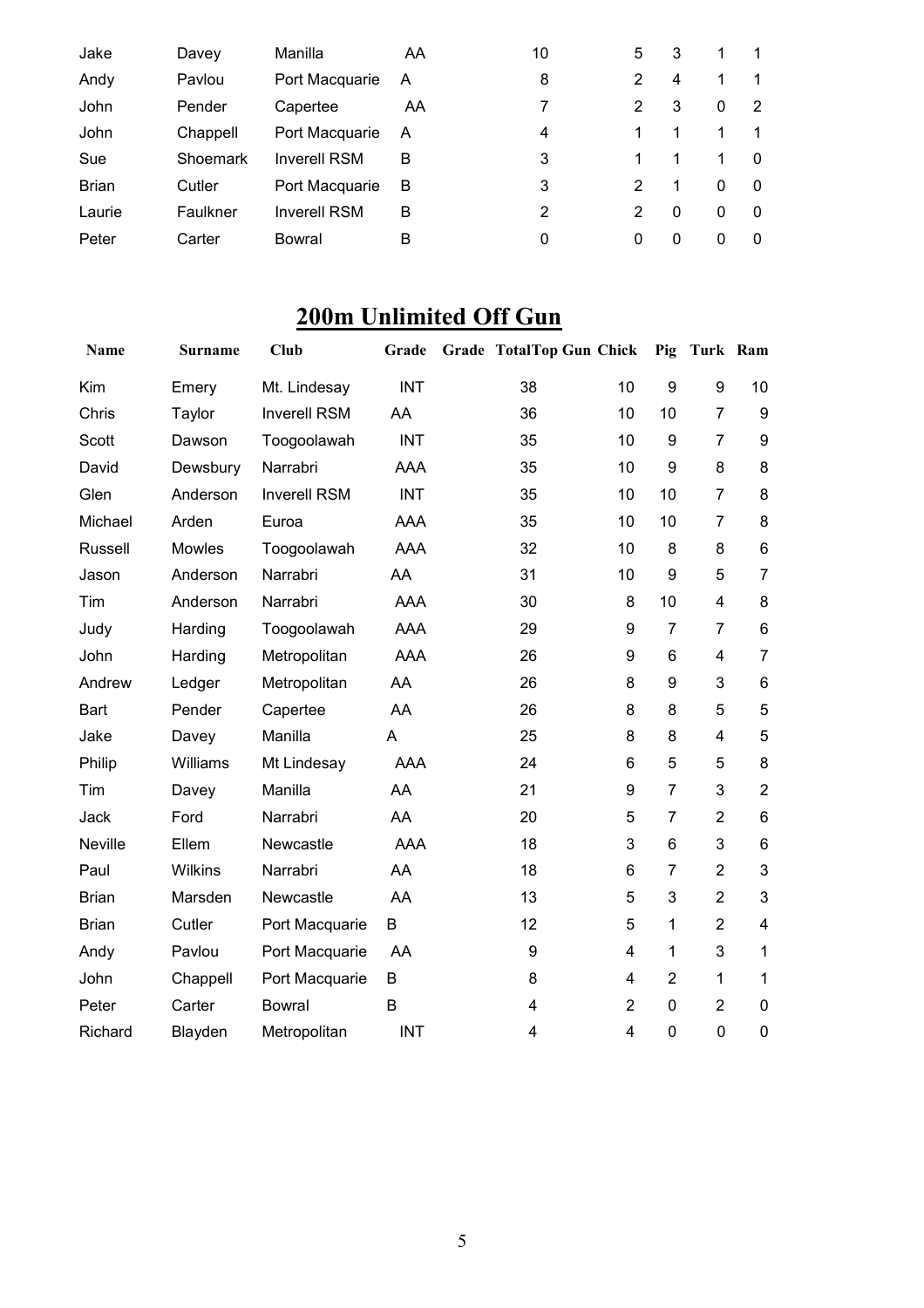## **200m Production**

| Name         |            | Surname  | <b>Club</b>         |                  | Grade Total Shoot       | Chick          | Pig                     | Turk Ram       |                |
|--------------|------------|----------|---------------------|------------------|-------------------------|----------------|-------------------------|----------------|----------------|
| Grade        | <b>INT</b> |          |                     |                  |                         |                |                         |                |                |
| Glen         |            | Anderson | <b>Inverell RSM</b> | 40               | $\mathbf{1}$            | 10             | 10                      | 10             | 10             |
| Scott        |            | Dawson   | Toogoolawah         | 40               | $\overline{2}$          | 10             | 10                      | 10             | 10             |
| Kim          |            | Emery    | Mt. Lindesay        | 40               | 3                       | 10             | 10                      | 10             | 10             |
| Michael      |            | Arden    | Euroa               | 40               | $\overline{\mathbf{4}}$ | 10             | 10                      | 10             | 10             |
| Jason        |            | Anderson | Narrabri            | 39               |                         | 10             | 10                      | 9              | 10             |
| Tim          |            | Anderson | Narrabri            | 39               |                         | 10             | 10                      | 10             | 9              |
| David        |            | Dewsbury | Narrabri            | 39               |                         | 10             | 10                      | 10             | 9              |
| Russell      |            | Mowles   | Toogoolawah         | 38               |                         | 10             | 9                       | 9              | 10             |
| Richard      |            | Blayden  | Metropolitan PSQ    | 36               |                         | 10             | 10                      | 8              | 8              |
| John         |            | Harding  | Metropolitan PSQ    | 35               |                         | 10             | 10                      | 9              | 6              |
| Philip       |            | Williams | Mt Lindesay         | 34               |                         | 10             | 10                      | $\overline{7}$ | $\overline{7}$ |
| Judy         |            | Harding  | Toogoolawah         | 33               |                         | 8              | 10                      | 9              | 6              |
| Neville      |            | Ellem    | Newcastle           | 32               |                         | 8              | 9                       | 8              | $\overline{7}$ |
| Paul         |            | Wilkins  | Narrabri            | 30               |                         | 8              | 9                       | 6              | 7              |
| John         |            | Pender   | Capertee            | 13               |                         | 4              | 5                       | 1              | $\mathfrak{B}$ |
| Grade        | <b>AAA</b> |          |                     |                  |                         |                |                         |                |                |
| Jake         |            | Davey    | Manilla             | 38               |                         | 10             | 10                      | 10             | 8              |
| Chris        |            | Taylor   | <b>Inverell RSM</b> | 36               |                         | 9              | 10                      | 9              | 8              |
| <b>Brian</b> |            | Marsden  | Newcastle           | 30               |                         | 10             | 10                      | 5              | 5              |
| Jack         |            | Ford     | Narrabri            | 28               |                         | $\overline{7}$ | $\overline{4}$          | 10             | 7              |
| Tim          |            | Davey    | Manilla             | 28               |                         | 10             | 10                      | $\overline{2}$ | 6              |
| Andy         |            | Pavlou   | Port Macquarie      | 20               |                         | 6              | $\overline{7}$          | 4              | 3              |
| Ann          |            | Pender   | Capertee            | 9                |                         | 3              | 3                       | 3              | 0              |
| Grade        | AA         |          |                     |                  |                         |                |                         |                |                |
| Bart         |            | Pender   | Capertee            | 32               |                         | 10             | 8                       | 6              | 8              |
| John         |            | Chappell | Port Macquarie      | 23               |                         | 7              | 8                       | 5              | 3              |
| Andrew       |            | Ledger   | Metropolitan PSQ    | 21               |                         | $\overline{7}$ | 9                       | 3              | $\overline{c}$ |
| <b>Brian</b> |            | Cutler   | Port Macquarie      | 17               |                         | 8              | $\overline{\mathbf{4}}$ | $\overline{2}$ | 3              |
| Grade        | B          |          |                     |                  |                         |                |                         |                |                |
| Sue          |            | Shoemark | <b>Inverell RSM</b> | 4                |                         | 1              | 1                       | 1              | 1              |
| Peter        |            | Carter   | Bowral              | $\boldsymbol{2}$ |                         | $\pmb{0}$      | 0                       | 0              | $\overline{2}$ |

#### **200m Revolver**

| <b>Name</b> | <b>Surname</b> | Club                |    | Grade Total Shoot Chick | Pig | Turk Ram |    |
|-------------|----------------|---------------------|----|-------------------------|-----|----------|----|
| Grade       | <b>INT</b>     |                     |    |                         |     |          |    |
| Michael     | Arden          | Euroa               | 40 | 10                      | 10  | 10       | 10 |
| Glen        | Anderson       | <b>Inverell RSM</b> | 39 | 10                      | 9   | 10       | 10 |
| Scott       | Dawson         | Toogoolawah         | 39 | 10                      | 10  | 10       | 9  |
| Richard     | Blayden        | Metropolitan PSQ    | 37 | 9                       | 10  | 9        | 9  |
| David       | Dewsbury       | Narrabri            | 37 | 10                      | 10  | 8        | 9  |
| <b>Kim</b>  | Emery          | Mt. Lindesay        | 36 | 10                      | 9   | 9        | 8  |
| Russell     | <b>Mowles</b>  | Toogoolawah         | 35 | 9                       | 9   | 9        | 8  |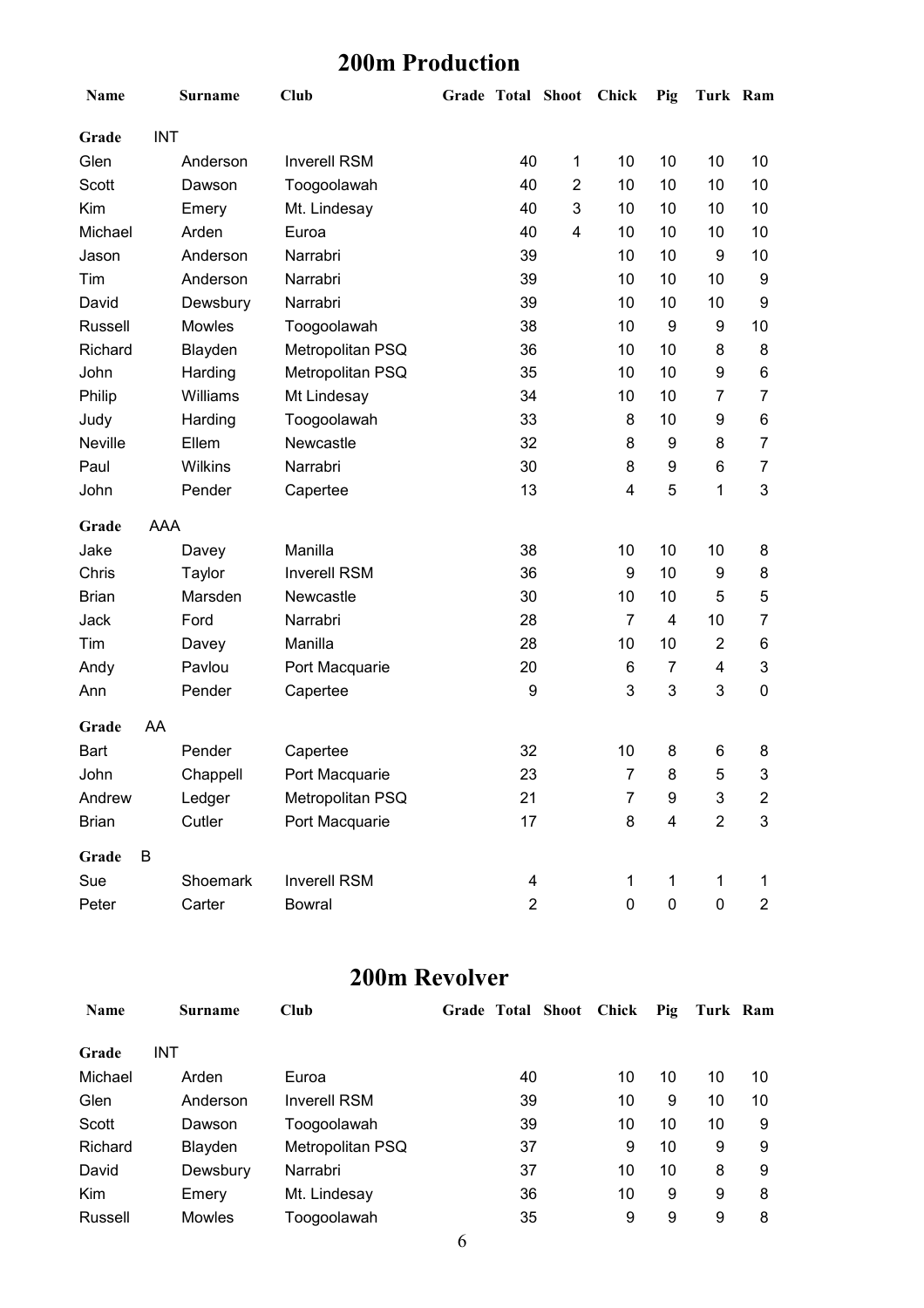| Tim          |     | Anderson | Narrabri            | 35             | 10             | 10                      | $\overline{7}$            | 8                       |
|--------------|-----|----------|---------------------|----------------|----------------|-------------------------|---------------------------|-------------------------|
| John         |     | Harding  | Metropolitan PSQ    | 35             | 9              | 10                      | 9                         | $\overline{7}$          |
| Judy         |     | Harding  | Toogoolawah         | 31             | 10             | $6\phantom{1}$          | 9                         | $\,6$                   |
| Neville      |     | Ellem    | Newcastle           | 29             | 8              | 9                       | 4                         | 8                       |
| Grade        | AAA |          |                     |                |                |                         |                           |                         |
| Chris        |     | Taylor   | <b>Inverell RSM</b> | 37             | 10             | 10                      | $\overline{7}$            | 10                      |
| Jason        |     | Anderson | Narrabri            | 36             | 10             | 10                      | 8                         | 8                       |
| Philip       |     | Williams | Mt Lindesay         | 34             | 10             | 9                       | $\overline{7}$            | 8                       |
| Paul         |     | Wilkins  | Narrabri            | 29             | 10             | 9                       | 5                         | $\sqrt{5}$              |
| Tim          |     | Davey    | Manilla             | 28             | 10             | 10                      | $\ensuremath{\mathsf{3}}$ | $\mathbf 5$             |
| <b>Brian</b> |     | Marsden  | Newcastle           | 25             | 10             | 8                       | $\overline{2}$            | $\sqrt{5}$              |
| <b>Bart</b>  |     | Pender   | Capertee            | 16             | 4              | $\overline{7}$          | 4                         | 1                       |
| John         |     | Pender   | Capertee            | 8              | 3              | $\overline{\mathbf{4}}$ | $\mathbf 0$               | $\mathbf 1$             |
| Grade        | AA  |          |                     |                |                |                         |                           |                         |
| Jack         |     | Ford     | Narrabri            | 34             | 10             | 10                      | 6                         | 8                       |
| Andrew       |     | Ledger   | Metropolitan PSQ    | 33             | 8              | 9                       | 8                         | $\bf 8$                 |
| Jake         |     | Davey    | Manilla             | 31             | 10             | 10                      | 4                         | $\overline{7}$          |
| Andy         |     | Pavlou   | Port Macquarie      | 20             | $\overline{7}$ | $6\phantom{1}$          | 3                         | $\overline{\mathbf{4}}$ |
| Grade        | A   |          |                     |                |                |                         |                           |                         |
| John         |     | Chappell | Port Macquarie      | 22             | 6              | 6                       | 6                         | 4                       |
| <b>Brian</b> |     | Cutler   | Port Macquarie      | 13             | $\overline{2}$ | 5                       | $\overline{4}$            | $\overline{2}$          |
| Grade        | B   |          |                     |                |                |                         |                           |                         |
| Peter        |     | Carter   | <b>Bowral</b>       | 10             | 3              | $\mathbf{3}$            | $\overline{2}$            | $\overline{2}$          |
| Laurie       |     | Faulkner | <b>Inverell RSM</b> | 3              | 1              | 1                       | $\mathbf{1}$              | $\pmb{0}$               |
| Sue          |     | Shoemark | <b>Inverell RSM</b> | $\overline{2}$ | 1              | 1                       | $\mathbf 0$               | $\mathbf 0$             |

# **200m Standing**

| Name           | <b>Surname</b> | Club                | Grade Total Shoot | <b>Chick</b>   | Pig | Turk Ram       |                |
|----------------|----------------|---------------------|-------------------|----------------|-----|----------------|----------------|
| Grade          | <b>INT</b>     |                     |                   |                |     |                |                |
| Richard        | Blayden        | Metropolitan PSQ    | 25                | 6              | 8   | $\overline{7}$ | 4              |
| Kim            | Emery          | Mt. Lindesay        | 24                | 7              | 8   | 4              | 5              |
| Glen           | Anderson       | <b>Inverell RSM</b> | 23                | $\overline{7}$ | 6   | 5              | 5              |
| Scott          | Dawson         | Toogoolawah         | 22                | 9              | 7   | $\overline{2}$ | 4              |
| Judy           | Harding        | Toogoolawah         | 21                | 7              | 5   | 4              | 5              |
| David          | Dewsbury       | Narrabri            | 21                | 6              | 7   | 3              | 5              |
| Tim            | Anderson       | Narrabri            | 20                | 7              | 7   | 3              | 3              |
| John           | Harding        | Metropolitan PSQ    | 17                | 6              | 5   | 0              | 6              |
| <b>Brian</b>   | Marsden        | Newcastle           | 17                | 3              | 8   | $\mathbf{3}$   | 3              |
| <b>Neville</b> | Ellem          | Newcastle           | 16                | 7              | 4   | 1              | 4              |
| Michael        | Arden          | Euroa               | 14                | 7              | 6   | 0              | 1              |
| Grade          | AAA            |                     |                   |                |     |                |                |
| Russell        | Mowles         | Toogoolawah         | 24                | 6              | 6   | 7              | 5              |
| Paul           | Wilkins        | Narrabri            | 15                | 5              | 6   | 1              | 3              |
| Philip         | Williams       | Mt Lindesay         | 14                | $\overline{7}$ | 3   | $\overline{2}$ | $\overline{2}$ |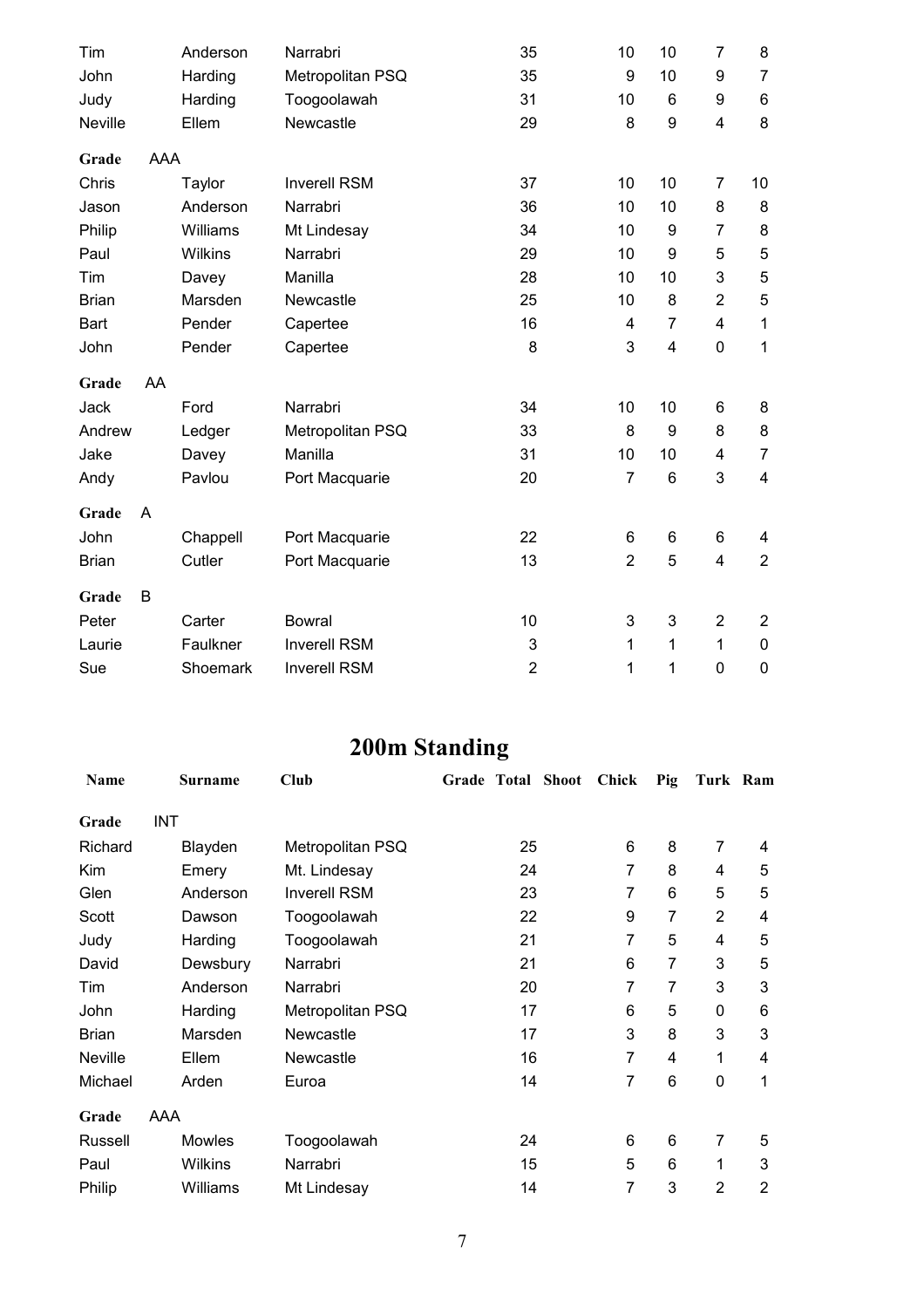| Grade        | AA |          |                     |                |                |                |                |                         |
|--------------|----|----------|---------------------|----------------|----------------|----------------|----------------|-------------------------|
| Tim          |    | Davey    | Manilla             | 15             | 6              | $\overline{7}$ | 0              | $\overline{2}$          |
| Chris        |    | Taylor   | <b>Inverell RSM</b> | 14             | 3              | 4              | 3              | 4                       |
| Ann          |    | Pender   | Capertee            | 13             | 4              | 4              | 3              | $\overline{2}$          |
| Jake         |    | Davey    | Manilla             | 10             | 5              | 3              | 1              | 1                       |
| John         |    | Pender   | Capertee            | 7              | $\overline{2}$ | 3              | $\mathbf 0$    | $\overline{2}$          |
| Grade        | A  |          |                     |                |                |                |                |                         |
| Jason        |    | Anderson | Narrabri            | 14             | 5              | $\overline{2}$ | 3              | $\overline{\mathbf{4}}$ |
| Bart         |    | Pender   | Capertee            | 13             | 5              | 5              | $\overline{2}$ | 1                       |
| Andrew       |    | Ledger   | Metropolitan PSQ    | 11             | $\overline{2}$ | 5              | 1              | 3                       |
| Jack         |    | Ford     | Narrabri            | 11             | 4              | 3              | $\overline{2}$ | $\overline{2}$          |
| Andy         |    | Pavlou   | Port Macquarie      | 8              | $\overline{2}$ | 4              | 1              | 1                       |
| John         |    | Chappell | Port Macquarie      | 4              | 1              | 1              | 1              | 1                       |
| Grade        | B  |          |                     |                |                |                |                |                         |
| Sue          |    | Shoemark | <b>Inverell RSM</b> | 3              | 1              | 1              | 1              | 0                       |
| <b>Brian</b> |    | Cutler   | Port Macquarie      | 3              | $\overline{2}$ | 1              | 0              | $\boldsymbol{0}$        |
| Laurie       |    | Faulkner | <b>Inverell RSM</b> | $\overline{2}$ | $\overline{2}$ | $\mathbf 0$    | 0              | 0                       |
| Peter        |    | Carter   | Bowral              | 0              | $\mathbf 0$    | $\mathbf 0$    | $\mathbf 0$    | $\mathbf 0$             |

## **200m Unlimited Half Scale**

| <b>Name</b>  | <b>Surname</b> | Club        |                     | Grade | <b>Total Shoot</b> | <b>Chick</b> | Pig              | Turk Ram       |                           |
|--------------|----------------|-------------|---------------------|-------|--------------------|--------------|------------------|----------------|---------------------------|
| Grade        | <b>INT</b>     |             |                     |       |                    |              |                  |                |                           |
| Kim          | Emery          |             | Mt. Lindesay        |       | 38                 | 10           | 9                | 9              | 10                        |
| Scott        | Dawson         |             | Toogoolawah         |       | 35                 | 10           | $\boldsymbol{9}$ | $\overline{7}$ | 9                         |
| Glen         | Anderson       |             | <b>Inverell RSM</b> |       | 35                 | 10           | 10               | 7              | 8                         |
| Richard      | Blayden        |             | Metropolitan        |       | 4                  | 4            | $\mathbf 0$      | 0              | $\pmb{0}$                 |
| Grade        | AAA            |             |                     |       |                    |              |                  |                |                           |
| David        | Dewsbury       | Narrabri    |                     |       | 35                 | 10           | 9                | 8              | 8                         |
| Michael      | Arden          | Euroa       |                     |       | 35                 | 10           | 10               | 7              | 8                         |
| Russell      | <b>Mowles</b>  |             | Toogoolawah         |       | 32                 | 10           | 8                | 8              | $\,6$                     |
| Tim          | Anderson       | Narrabri    |                     |       | 30                 | 8            | 10               | 4              | 8                         |
| Judy         | Harding        |             | Toogoolawah         |       | 29                 | 9            | $\overline{7}$   | 7              | 6                         |
| John         | Harding        |             | Metropolitan        |       | 26                 | 9            | 6                | 4              | $\overline{7}$            |
| Philip       | Williams       | Mt Lindesay |                     |       | 24                 | 6            | 5                | 5              | 8                         |
| Neville      | Ellem          | Newcastle   |                     |       | 18                 | 3            | 6                | 3              | $6\phantom{1}$            |
| Grade        | AA             |             |                     |       |                    |              |                  |                |                           |
| Chris        | Taylor         |             | <b>Inverell RSM</b> |       | 36                 | 10           | 10               | $\overline{7}$ | 9                         |
| Jason        | Anderson       | Narrabri    |                     |       | 31                 | 10           | 9                | 5              | $\overline{7}$            |
| Andrew       | Ledger         |             | Metropolitan        |       | 26                 | 8            | 9                | 3              | 6                         |
| <b>Bart</b>  | Pender         | Capertee    |                     |       | 26                 | 8            | 8                | 5              | 5                         |
| Tim          | Davey          | Manilla     |                     |       | 21                 | 9            | 7                | 3              | $\boldsymbol{2}$          |
| Jack         | Ford           | Narrabri    |                     |       | 20                 | 5            | $\overline{7}$   | $\overline{2}$ | $\,6$                     |
| Paul         | Wilkins        | Narrabri    |                     |       | 18                 | 6            | 7                | $\overline{2}$ | 3                         |
| <b>Brian</b> | Marsden        | Newcastle   |                     |       | 13                 | 5            | 3                | $\overline{2}$ | $\ensuremath{\mathsf{3}}$ |
| Andy         | Pavlou         |             | Port Macquarie      |       | $\boldsymbol{9}$   | 4            | 1                | 3              | 1                         |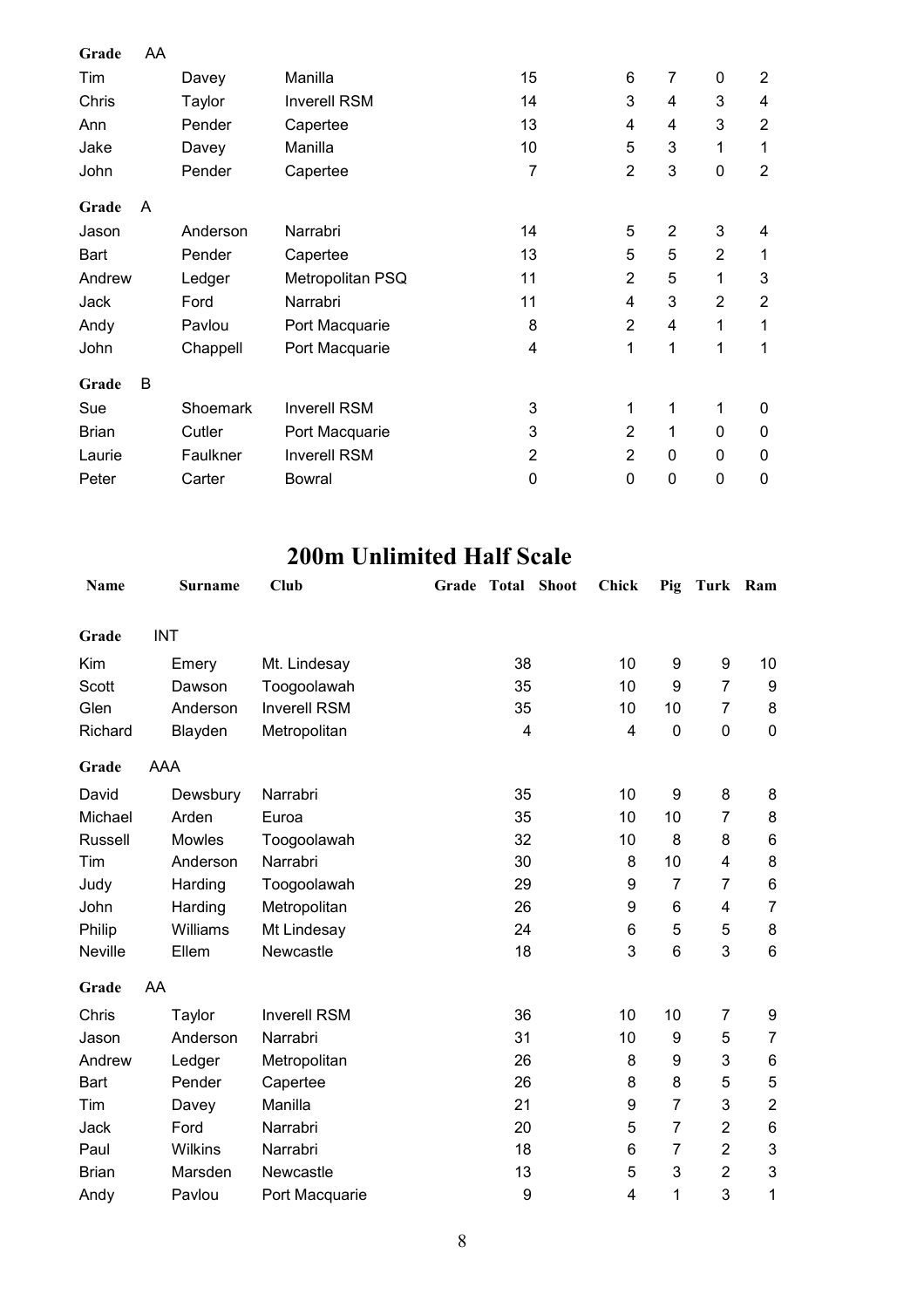| Grade        | A   |          |                |    |   |   |               |   |
|--------------|-----|----------|----------------|----|---|---|---------------|---|
| Jake         |     | Davey    | Manilla        | 25 | 8 | 8 | 4             | 5 |
| Grade        | - B |          |                |    |   |   |               |   |
| <b>Brian</b> |     | Cutler   | Port Macquarie | 12 | 5 |   | $\mathcal{P}$ | 4 |
| John         |     | Chappell | Port Macquarie | 8  | 4 | 2 |               | 1 |
| Peter        |     | Carter   | Bowral         | 4  | 2 | 0 |               | 0 |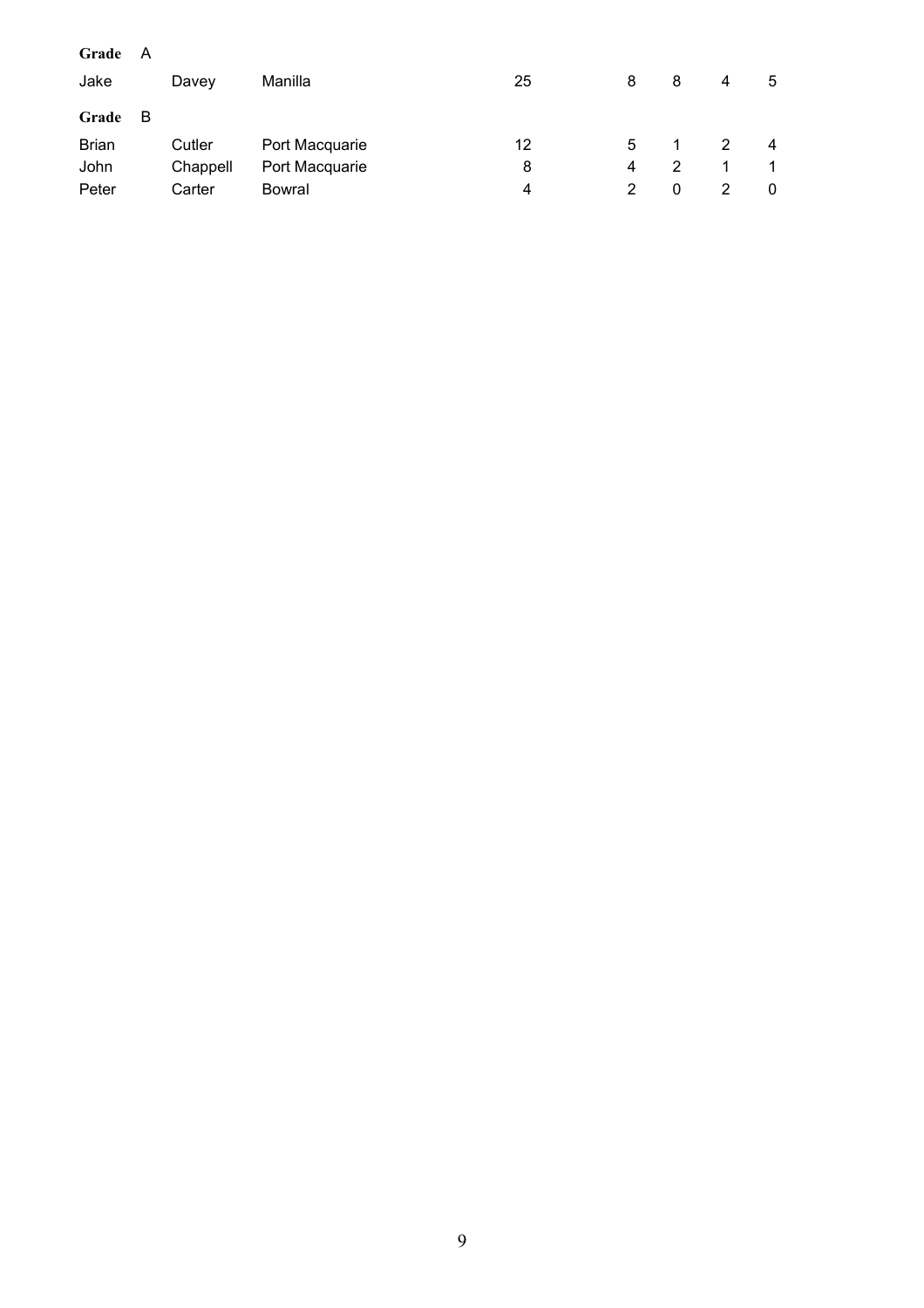## **200m Unlimited Off Gun**

| <b>Name</b>  | <b>Surname</b> | Club                |            | Grade Grade | <b>Total</b> | Top            |    |                | Chic Pig Turk Ram |                |
|--------------|----------------|---------------------|------------|-------------|--------------|----------------|----|----------------|-------------------|----------------|
| Glen         | Anderson       | <b>Inverell RSM</b> | AAA        |             | 40           | $\mathbf{1}$   | 10 | 10             | 10                | 10             |
| Jason        | Anderson       | Narrabri            | AAA        |             | 40           | $\overline{2}$ | 10 | 10             | 10                | 10             |
| Kim          | Emery          | Mt. Lindesay        | <b>INT</b> |             | 39           |                | 10 | 10             | 10                | 9              |
| Judy         | Harding        | Toogoolawah         | <b>INT</b> |             | 38           |                | 9  | 10             | 9                 | 10             |
| Michael      | Arden          | Euroa               | INT        |             | 37           |                | 9  | 10             | 10                | 8              |
| Tim          | Anderson       | Narrabri            | <b>INT</b> |             | 35           |                | 10 | 9              | 8                 | 8              |
| Bart         | Pender         | RAAF-Rich           | AA         |             | 34           |                | 9  | 8              | 10                | $\overline{7}$ |
| <b>Brian</b> | Cutler         | Port Macquarie      | AA         |             | 33           |                | 10 | 8              | $\overline{7}$    | 8              |
| Jack         | Ford           | Narrabri            | A          |             | 31           |                | 9  | 10             | $\overline{7}$    | 5              |
| Andrew       | Ledger         | Metropolitan PSQ AA |            |             | 30           |                | 10 | 10             | 6                 | 4              |
| Neville      | Ellem          | Newcastle           | <b>INT</b> |             | 26           |                | 8  | 6              | $\overline{7}$    | 5              |
| Andy         | Pavlou         | Port Macquarie      | AA         |             | 25           |                | 5  | 10             | 6                 | 4              |
| Scott        | Dawson         | Toogoolawah         | <b>INT</b> |             | 25           |                | 9  | 6              | 6                 | 4              |
| Janice       | Wilkins        | Narrabri            | AA         |             | 24           |                | 10 | 6              | $\overline{2}$    | 6              |
| John         | Chappell       | Port Macquarie      | B          |             | 19           |                | 6  | 7              | 3                 | 3              |
| Ann          | Pender         | RAAF-Rich           | AAA        |             | 11           |                | 4  | $\overline{2}$ | 3                 | $\overline{2}$ |
| John         | Pender         | RAAF-Rich           | <b>INT</b> |             | 10           |                | 5  | 3              | 1                 | 1              |

#### **200m Unlimited**

| Name           |            | <b>Surname</b> | Club                |    | Grade Total Shoot | <b>Chick</b> | Pig            | Turk Ram       |                |
|----------------|------------|----------------|---------------------|----|-------------------|--------------|----------------|----------------|----------------|
| Grade          | <b>INT</b> |                |                     |    |                   |              |                |                |                |
| Kim            |            | Emery          | Mt. Lindesay        | 39 |                   | 10           | 10             | 10             | 9              |
| Judy           |            | Harding        | Toogoolawah         | 38 |                   | 9            | 10             | 9              | 10             |
| Michael        |            | Arden          | Euroa               | 37 |                   | 9            | 10             | 10             | 8              |
| Tim            |            | Anderson       | Narrabri            | 35 |                   | 10           | 9              | 8              | 8              |
| <b>Neville</b> |            | Ellem          | Newcastle           | 26 |                   | 8            | 6              | 7              | 5              |
| Scott          |            | Dawson         | Toogoolawah         | 25 |                   | 9            | 6              | 6              | 4              |
| John           |            | Pender         | RAAF-Rich           | 10 |                   | 5            | 3              | 1              | 1              |
| Grade          | AAA        |                |                     |    |                   |              |                |                |                |
| Glen           |            | Anderson       | <b>Inverell RSM</b> | 40 | 1                 | 10           | 10             | 10             | 10             |
| Jason          |            | Anderson       | Narrabri            | 40 | $\overline{2}$    | 10           | 10             | 10             | 10             |
| Ann            |            | Pender         | RAAF-Rich           | 11 |                   | 4            | $\overline{2}$ | 3              | $\overline{2}$ |
| Grade          | AA         |                |                     |    |                   |              |                |                |                |
| <b>Bart</b>    |            | Pender         | RAAF-Rich           | 34 |                   | 9            | 8              | 10             | $\overline{7}$ |
| <b>Brian</b>   |            | Cutler         | Port Macquarie      | 33 |                   | 10           | 8              | $\overline{7}$ | 8              |
| Andrew         |            | Ledger         | Metropolitan PSQ    | 30 |                   | 10           | 10             | $\,6$          | 4              |
| Andy           |            | Pavlou         | Port Macquarie      | 25 |                   | 5            | 10             | 6              | 4              |
| Janice         |            | Wilkins        | Narrabri            | 24 |                   | 10           | 6              | $\overline{2}$ | $6\phantom{1}$ |
| Grade          | A          |                |                     |    |                   |              |                |                |                |
| Jack           |            | Ford           | Narrabri            | 31 |                   | 9            | 10             | $\overline{7}$ | 5              |
| Grade          | B          |                |                     |    |                   |              |                |                |                |
| John           |            | Chappell       | Port Macquarie      | 19 |                   | 6            | 7              | 3              | 3              |